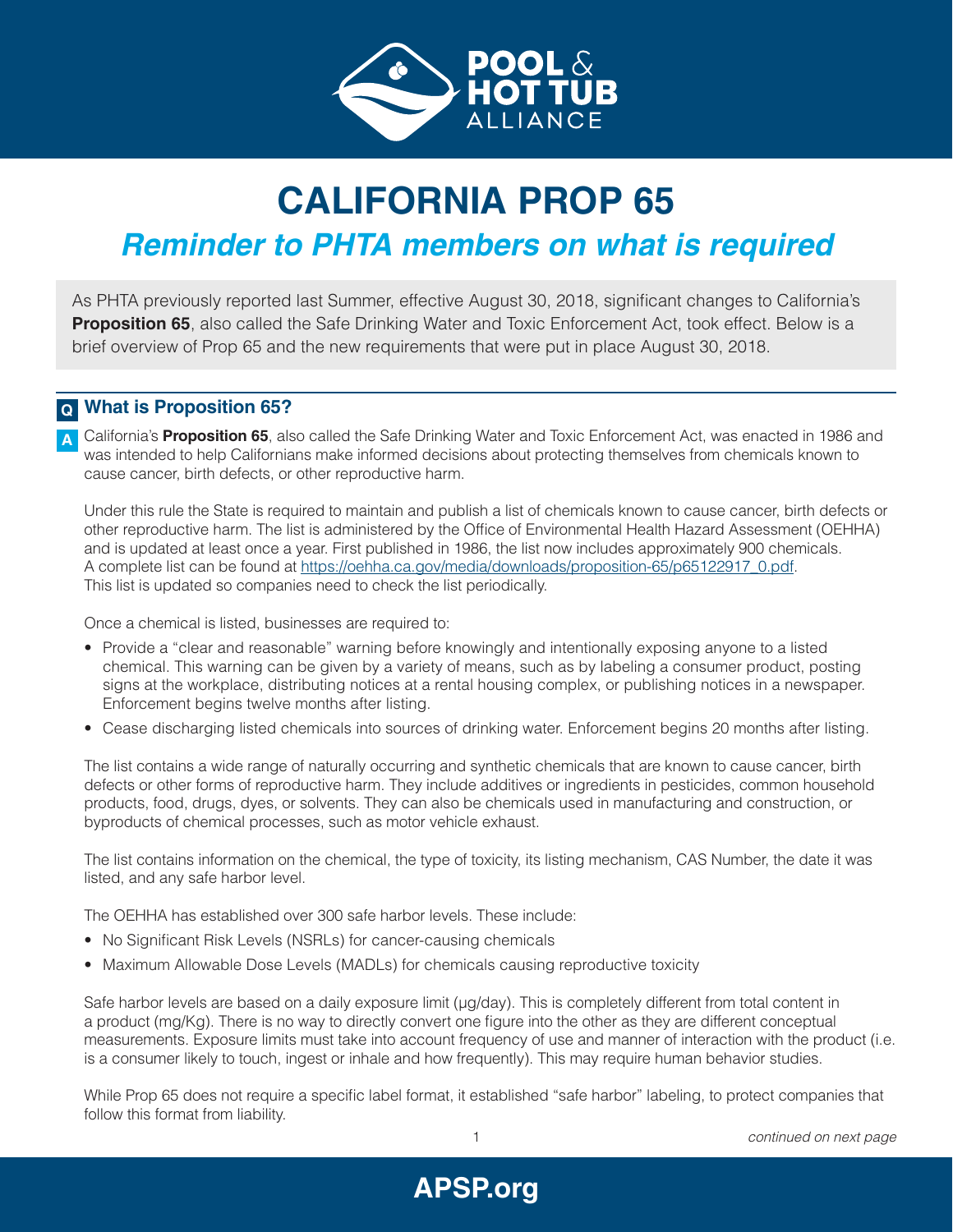

#### **Who must comply? Q**

The obligation is placed upon the manufacturer, producer, packager, importer, supplier or distributor of the product. Obligations may also be placed on the retail seller if they private label the product, alter the product, introduce a component that triggers the obligation to label, remove or obscure the label, or if the manufacturer takes certain prescribed steps to pass the obligation onto the retail seller. **A**

### **How do I know what substances trigger an obligation under Prop 65? Q**

The list is administered by the Office of Environmental Health Hazard Assessment (OEHHA) and is updated at least once a year. First published in 1986, the list now includes approximately 900 chemicals. A complete list can be found at [https://oehha.ca.gov/media/downloads/proposition-65/p65122917\\_0.pdf.](https://oehha.ca.gov/media/downloads/proposition-65/p65122917_0.pdf) **A**

**This list is updated so companies need to check the list periodically.**

#### **What are the options for compliance? Q**

- Proposition 65 requires Clear and Reasonable Warnings. While this is not defined, Propositiion 65 does provide 4 safe harbors, meaning recognized and accepted methods of compliance. These safe harbors are: **A**
	- (1) A product-specific warning provided on a posted sign, shelf tag, or shelf sign, for the consumer product at each point of display of the product.
	- (2) A product-specific warning provided via any electronic device or process that automatically provides the warning to the purchaser prior to or during the purchase of the consumer product, without requiring the purchaser to seek out the warning.
	- (3) A warning **on the label** that complies with the content requirements in Section 25603(a), OR
	- (4) A short-form warning **on the label** that complies with the content requirements in Section 25603(b). The entire warning must be in a type size no smaller than the largest type size used for other consumer information on the product. In no case shall the warning appear in a type size smaller than 6-point type.

If the "long form" warning is chosen it must now include:

- i. The word **WARNING** in all capitals and in bold.
- ii. The name of at least one listed chemical that prompted the warning. (a listed carcinogen and/or chemical linked to reproductive harm). NOTE: if the product contains one or more chemicals listed as a carcinogen and one or more chemicals listed as linked to reproductive harm, at least one of each must be listed on the label.
- iii. A link to the state's [Prop 65 internet site](https://www.p65warnings.ca.gov/), which includes additional information on the health effects of listed chemicals and ways to reduce or eliminate exposure to them.
- iv. A triangular yellow and black warning symbol (can be white and black only if the label for the product does not use the color yellow).



If the "short form" warning is chosen it now must:

- a. Be in a type size no smaller than the largest used for other consumer information, and not smaller than 6 point type
- b. State either "Cancer-www.P65Warnings.ca.gov, or "Reproductive Harm- [www.P65Warnings.ca.gov.](http://www.P65Warnings.ca.gov)
- c. Contain the same symbol